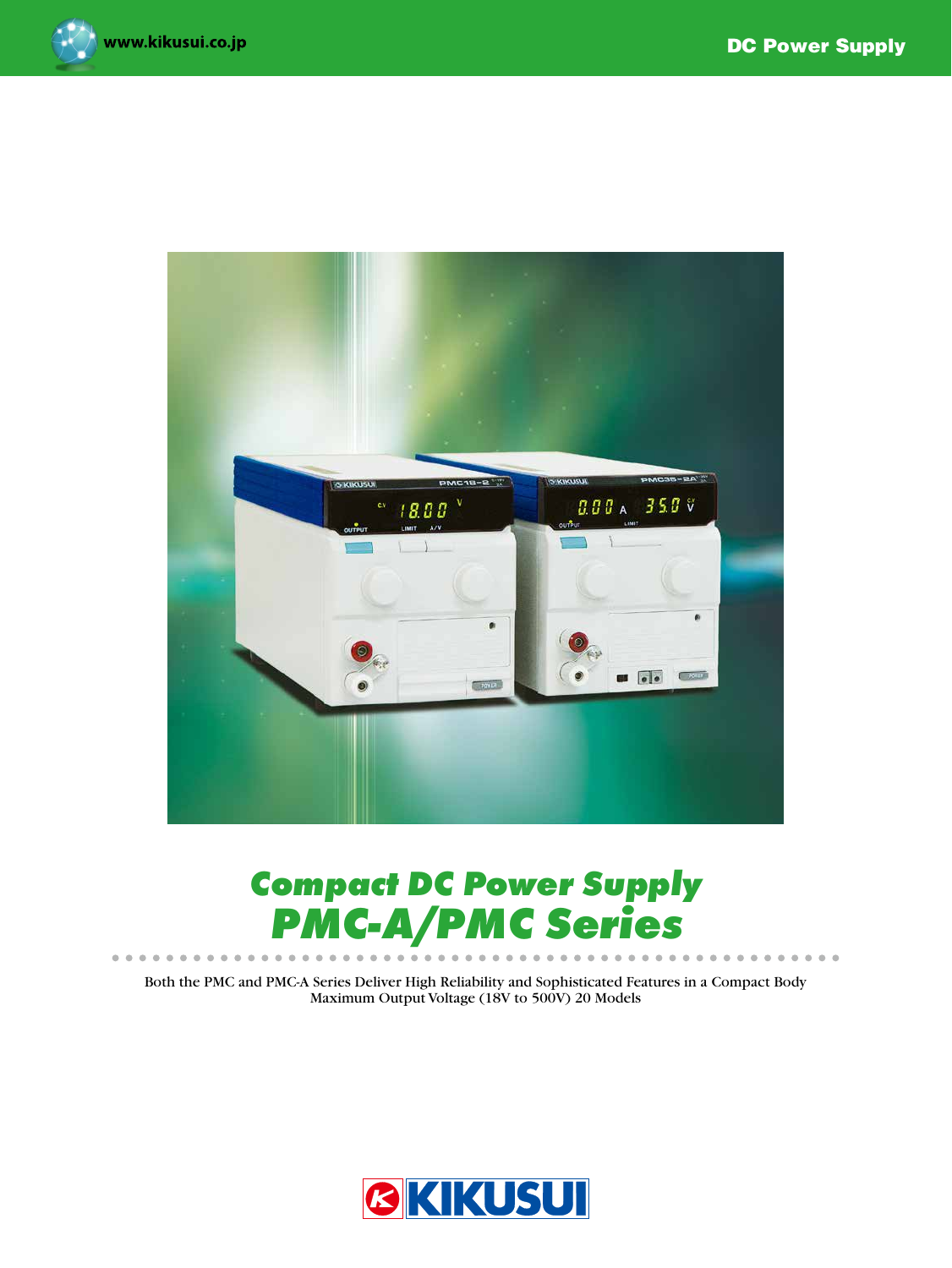# PMC-A/PMC Series

# **DC Power Supply (CV/CC)**

# **Basic Standard for the Compact Power Supply**

The PMC and PMC-A Series are compact, highperformance, constant voltage, constant current series regulated DC power supplies. The adoption of series regulated design realizes a highly stable output with a low level of output noise. LED digital meter which is legible even in dimly lit location, and electronic switches which eliminate relay chattering, are also featured in this series. In addition, some of the PMC-A Series are equipped with various remote control functions, and when connected with power supply controllers, allow compatibility with GPIB systems.

# **Features (PMC-A Series)**

1800

 $\sim$   $\sim$   $\sim$   $\sim$   $\sim$ 

**PMC Series PMC-A Series**

 $\blacksquare$ 

 $750v$ 

 $B B A$ 

- Simultaneous display of voltage and current values.
- GPIB control by combining with power supply controllers.
- External analog remote control of voltage and current.
- Equipped with output monitoring function (voltage, current, status)
- Front Panel Output ON/OFF switch.
- 10-turn potentiometer for setting of voltage and current.
- Remote sensing function (Only models of which rated output voltage is 18V or 35V)
- Capacity can be expanded by Master-slave parallel operation
- Overvoltage protection (OVP) and overheating protection (OHP) are provided as standard functions.
- Monitor output equipped standard

In addition to external analog remote control function, voltage/current monitor output, and various status signal output are equipped standard. This enables you to build PMC-A Series into an automated system with ease.

### **Features (PMC Series)**

- Front panel output ON/OFF switch.
- 10-turn potentiometer for setting of voltage (single-turn potentiometer for setting of current)
- Capacity can be expanded by one-control parallel operation
- Overvoltage protection (OVP) and overheating protection (OHP) are provided as standard functions.

# **Computer Control (PMC-A series only)**

The Power Supply has a capability of Computer Control by using with PIA4800 Series.

#### **Description of Control**

- Output Voltage setting
- Output Current setting
- ●Output Voltage readback
- ●Output Current readback
- Power switch ON/OFF monitoring
- ●C.V mode monitoring
- ●C.C mode monitoring
- Output ON/OFF monitoring
- Alarm monitoring

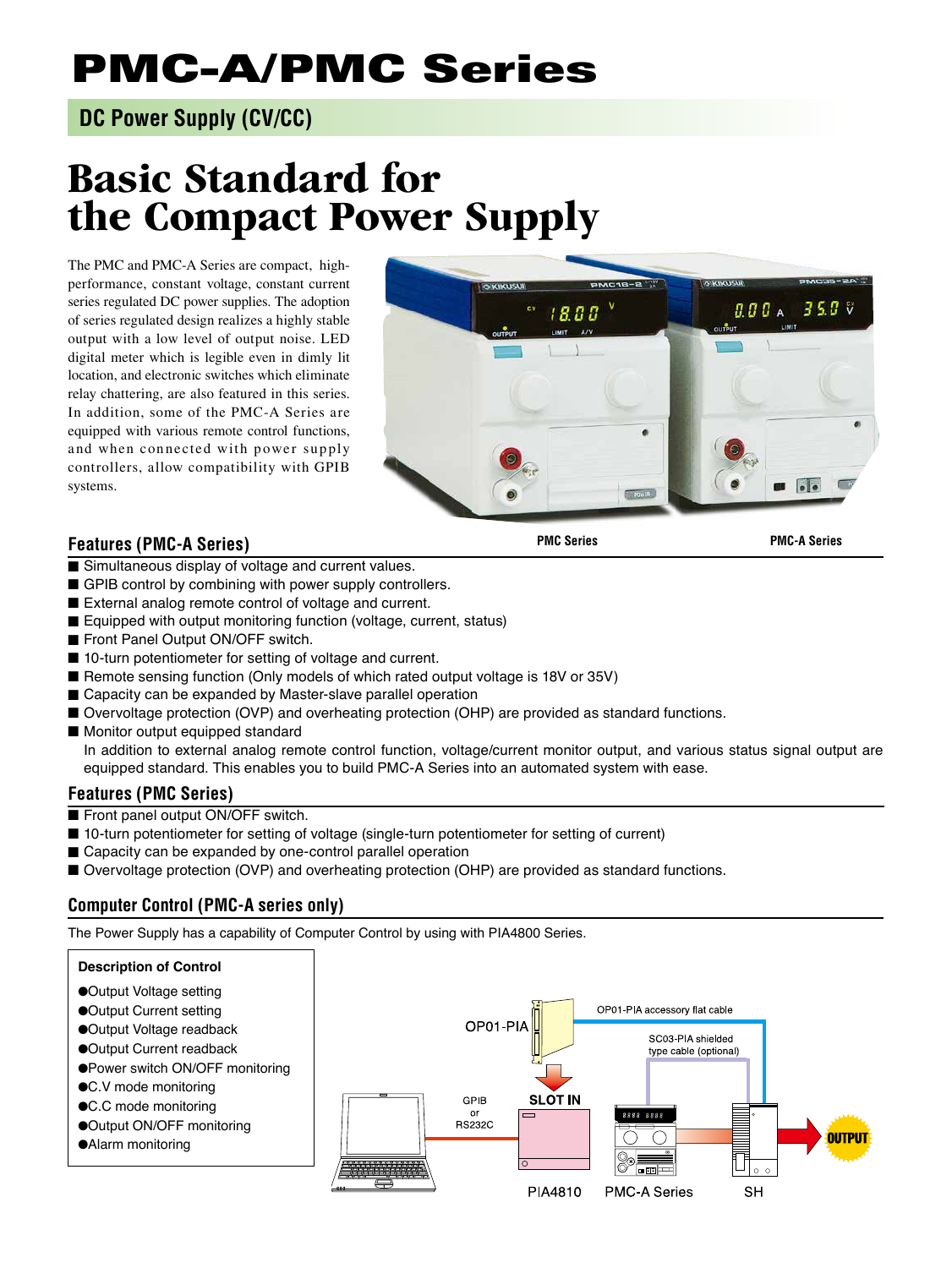### **Specifications**

| <b>Model</b>    | <b>Output</b> |              | Ripple         |                | <b>Line Regulation</b> |                | <b>Load Regulation</b> |    | Power Source* | <b>Power</b><br><b>Consumption</b> | <b>Dimen-</b><br>sions | Weight  |
|-----------------|---------------|--------------|----------------|----------------|------------------------|----------------|------------------------|----|---------------|------------------------------------|------------------------|---------|
|                 | <b>CV</b>     | CC           | CV             | CC             | <b>CV</b>              | CC             | <b>CV</b>              | CC | <b>AC</b>     | Approx.                            |                        | Approx. |
|                 | V             | A            | mVrms          | mArms          | mV                     | mA             | mV                     | mA | V±10%         | <b>VA</b>                          | <b>Type</b>            | kg      |
| PMC18-1A*2      | 0 to 18       | $0$ to 1     | 0.5            |                |                        | 10             | $\overline{2}$         | 5  | 100           | 50                                 |                        | 3.5     |
| PMC18-2A*2      | 0 to 18       | $0$ to $2$   | 0.5            |                |                        | 10             | $\overline{2}$         | 5  | 100           | 100                                |                        | 4.0     |
| PMC18-3A*2      | 0 to 18       | $0$ to $3$   | 0.5            |                |                        | 10             | 4                      | 5  | 100           | 160                                |                        | 5.0     |
| PMC18-5A*2      | 0 to 18       | $0$ to $5$   | 0.5            | $\overline{2}$ |                        | 5              | 5                      | 10 | 100           | 230                                | Ш                      | 6.0     |
| PMC35-0.5A*2    | 0 to 35       | 0 to 0.5     | 0.5            |                | 3                      | 10             | 3                      | 5  | 100           | 50                                 |                        | 3.5     |
| PMC35-1A*2      | 0 to 35       | $0$ to 1     | 0.5            | -1             | 3                      | 10             | 3                      | 5  | 100           | 95                                 |                        | 4.0     |
| PMC35-2A*2      | 0 to 35       | $0$ to $2$   | 0.5            | $\mathbf{1}$   | 3                      | 10             | 3                      | 5  | 100           | 190                                |                        | 5.0     |
| PMC35-3A*2      | 0 to 35       | $0$ to $3$   | 0.5            | $\mathbf{1}$   | 3                      | 5              | 4                      | 10 | 100           | 240                                | Ш                      | 6.0     |
| <b>PMC70-1A</b> | 0 to 70       | $0$ to 1     |                |                | 5                      | $\overline{2}$ | 5                      | 10 | 100           | 150                                | $\mathbf{H}$           | 5.5     |
| PMC110-0.6A     | 0 to 110      | 0 to 0.6     | $\overline{2}$ | $\overline{1}$ | $\overline{7}$         | $\overline{c}$ | $\overline{7}$         | 5  | 100           | 150                                | $\mathbf{H}$           | 5.5     |
| PMC160-0.4A     | 0 to 160      | 0 to 0.4     | 3              | $\mathbf{1}$   | 10                     | $\overline{c}$ | 10                     | 5  | 100           | 150                                |                        | 5.5     |
| PMC250-0.25A    | 0 to 250      | 0 to 0.25    | 3              | $\overline{1}$ | 15                     |                | 15                     | 5  | 100           | 150                                | Ш                      | 5.5     |
| PMC350-0.2A     | 0 to 350      | 0 to 0.2     | 5              | $\overline{1}$ | 25                     | $\overline{1}$ | 25                     | 5  | 100           | 150                                | Ш                      | 5.5     |
| PMC500-0.1A     | 0 to 500      | $0$ to $0.1$ | 10             | $\mathbf{1}$   | 30                     | $\overline{1}$ | 30                     | 3  | 100           | 110                                | Ш                      | 5.0     |
| PMC18-2*2       | 0 to 18       | $0$ to $2$   | 0.5            | $\overline{1}$ | -1                     | 10             | $\overline{c}$         | 5  | 100           | 100                                |                        | 4.0     |
| PMC18-3*2       | 0 to 18       | $0$ to $3$   | 0.5            | $\overline{1}$ | -1                     | 10             | 4                      | 5  | 100           | 160                                |                        | 5.0     |
| PMC18-5*2       | 0 to 18       | $0$ to 5     | 0.5            | $\overline{2}$ | f.                     | 5              | 5                      | 10 | 100           | 230                                | Ш                      | 6.0     |
| PMC35-1*2       | 0 to 35       | $0$ to 1     | 0.5            | $\mathbf{1}$   | 3                      | 10             | 3                      | 5  | 100           | 95                                 |                        | 4.0     |
| PMC35-2*2       | 0 to 35       | $0$ to $2$   | 0.5            |                | 3                      | 10             | 3                      | 5  | 100           | 190                                |                        | 5.0     |
| PMC35-3*2       | 0 to 35       | 0 to 3       | 0.5            |                | 3                      | 5              | 4                      | 10 | 100           | 240                                |                        | 6.0     |

\*1 Power Source: (1)105V to 130V (2)180V to 220V (3)195V to 239V (4) 210V to 250V are available upon request.

Unless otherwise specified, the specifications are based on the following conditions: resistance load, output grounded, remote sensing off, warm-up period of 30 minutes.

\*2 The CE marked products. For details, please contact our distributor or agent.

| Output Voltage<br>Continuously variable by 10-turn potentiometer<br>Output voltage temperature coefficient:<br>100 ppm/ $\mathrm{^{\circ}C}$ (typ)<br>Transient response time: 50µs<br>100us: (PMC70-1A, PMC110-0.6A, PMC160-0.4A, |                                                |                                                                  | Ground<br>Ambient Temperature<br>Ambient Humidity | Positive or negative ground<br>0 to $+40^{\circ}$ C (no condensation)<br>10 to 80% rh(no condensation)<br>Conventional air cooling<br>Models of which rated output voltage is 18V and |  |  |  |
|------------------------------------------------------------------------------------------------------------------------------------------------------------------------------------------------------------------------------------|------------------------------------------------|------------------------------------------------------------------|---------------------------------------------------|---------------------------------------------------------------------------------------------------------------------------------------------------------------------------------------|--|--|--|
|                                                                                                                                                                                                                                    |                                                |                                                                  | ■Cooling Method                                   |                                                                                                                                                                                       |  |  |  |
|                                                                                                                                                                                                                                    |                                                |                                                                  | solation Voltage                                  |                                                                                                                                                                                       |  |  |  |
|                                                                                                                                                                                                                                    |                                                |                                                                  |                                                   |                                                                                                                                                                                       |  |  |  |
|                                                                                                                                                                                                                                    | PMC250-0.25A, PMC350-0.2A, PMC500-0.1A)        |                                                                  | from Ground                                       | 35V: ±250V                                                                                                                                                                            |  |  |  |
| Output Current                                                                                                                                                                                                                     | Continuously variable by 10-turn potentiometer |                                                                  |                                                   | Other Models: ±500V                                                                                                                                                                   |  |  |  |
|                                                                                                                                                                                                                                    | (PMC-A series)                                 |                                                                  | <b>Protection</b>                                 | Output overvoltage protection (OVP)                                                                                                                                                   |  |  |  |
|                                                                                                                                                                                                                                    | Continuously variable by single-turn           |                                                                  |                                                   | Setting range: 5% to 105% of rating                                                                                                                                                   |  |  |  |
|                                                                                                                                                                                                                                    | potentiometer (PMC series)                     |                                                                  |                                                   | Input fuse / temperature fuse (130°C)                                                                                                                                                 |  |  |  |
|                                                                                                                                                                                                                                    | Output current temperature coefficient:        |                                                                  | <b>Functions</b>                                  | Output voltage remote control                                                                                                                                                         |  |  |  |
|                                                                                                                                                                                                                                    | 200 ppm/ $\degree$ C (typ)                     |                                                                  | (PMC-A series only)                               | By external voltage: 0 to 10V                                                                                                                                                         |  |  |  |
| Meter Display (Green LED)                                                                                                                                                                                                          |                                                |                                                                  |                                                   | By external resistance: 0 to 10k $\Omega$                                                                                                                                             |  |  |  |
| ●Output Voltage                                                                                                                                                                                                                    |                                                | Display error $\pm$ (0.5% rdg +2 digits) at 23°C $\pm$ 5°C (typ) |                                                   | Output current remote control                                                                                                                                                         |  |  |  |
|                                                                                                                                                                                                                                    | Temperature coefficient: 300 ppm/°C (typ)      |                                                                  |                                                   | By external voltage: 0 to 10V                                                                                                                                                         |  |  |  |
| ●Output Current                                                                                                                                                                                                                    |                                                | Display error $\pm$ (1% rdg +5 digits) at 23°C $\pm$ 5°C (typ)   |                                                   | By external resistance: 0 to $10k\Omega$                                                                                                                                              |  |  |  |
|                                                                                                                                                                                                                                    | Temperature coefficient: 400 ppm/°C (typ)      |                                                                  |                                                   | Output ON/OFF control (Output off by external                                                                                                                                         |  |  |  |
| ●Voltmeter Display (Fixed Range)                                                                                                                                                                                                   |                                                |                                                                  |                                                   | make contact)                                                                                                                                                                         |  |  |  |
|                                                                                                                                                                                                                                    | <b>Rated Output Voltage</b>                    | Max.Digit Displayed                                              |                                                   | Remote sensing (Only models of which rated                                                                                                                                            |  |  |  |
|                                                                                                                                                                                                                                    | <b>18V</b>                                     | 19.99                                                            |                                                   | output voltage is 18V and 35V)                                                                                                                                                        |  |  |  |
|                                                                                                                                                                                                                                    | 35V, 70V, 110V, 160V                           | 199.9                                                            |                                                   | Remote monitoring function                                                                                                                                                            |  |  |  |
|                                                                                                                                                                                                                                    | 250V, 350V, 500V                               | 999                                                              |                                                   | Monitor signal output                                                                                                                                                                 |  |  |  |
|                                                                                                                                                                                                                                    |                                                |                                                                  |                                                   | V MON (at rated voltage output): 10.0V±0.5V                                                                                                                                           |  |  |  |
| Ammeter Display (Fixed Range)                                                                                                                                                                                                      |                                                |                                                                  |                                                   | I MON (at rated current output): 10.0V±0.5V                                                                                                                                           |  |  |  |
|                                                                                                                                                                                                                                    | Rated Output Ampere                            | Max.Digit Displayed                                              |                                                   | Status signal output                                                                                                                                                                  |  |  |  |
|                                                                                                                                                                                                                                    | Model less than 1A                             | 0.999                                                            |                                                   | OUT ON / CV /CC /ALM / PWR ON                                                                                                                                                         |  |  |  |
|                                                                                                                                                                                                                                    | Model more than 1A                             | 9.99                                                             | <b>Operation</b>                                  | Series operation*1                                                                                                                                                                    |  |  |  |
|                                                                                                                                                                                                                                    |                                                |                                                                  |                                                   | Parallel operation is available with same                                                                                                                                             |  |  |  |
|                                                                                                                                                                                                                                    |                                                |                                                                  |                                                   | model.*2                                                                                                                                                                              |  |  |  |
|                                                                                                                                                                                                                                    |                                                |                                                                  | Dimensions (approx.)                              |                                                                                                                                                                                       |  |  |  |
|                                                                                                                                                                                                                                    |                                                |                                                                  | <b>PMC-A Series</b>                               | Type I:107W $\times$ 124(134)H $\times$ 270(305)Dmm                                                                                                                                   |  |  |  |
|                                                                                                                                                                                                                                    |                                                |                                                                  |                                                   | Type II:107W × 124(134)H × 350(385)Dmm                                                                                                                                                |  |  |  |
|                                                                                                                                                                                                                                    |                                                |                                                                  | <b>PMC Series</b>                                 | Type I:107W × 124(134)H × 270(290)Dmm                                                                                                                                                 |  |  |  |
|                                                                                                                                                                                                                                    |                                                |                                                                  |                                                   | Type II:107W × 124(134)H × 350(370)Dmm                                                                                                                                                |  |  |  |
|                                                                                                                                                                                                                                    |                                                |                                                                  |                                                   |                                                                                                                                                                                       |  |  |  |

\*1:The number of Power Supplies that can be connected in series is limited by the voltage rating with isolation voltage. For example, for 35V type 250/35=7.14...up to seven units can be connected.

\*2:The number of Power Supplies that can be connected in parallel is limited up to four units including the master power supply.